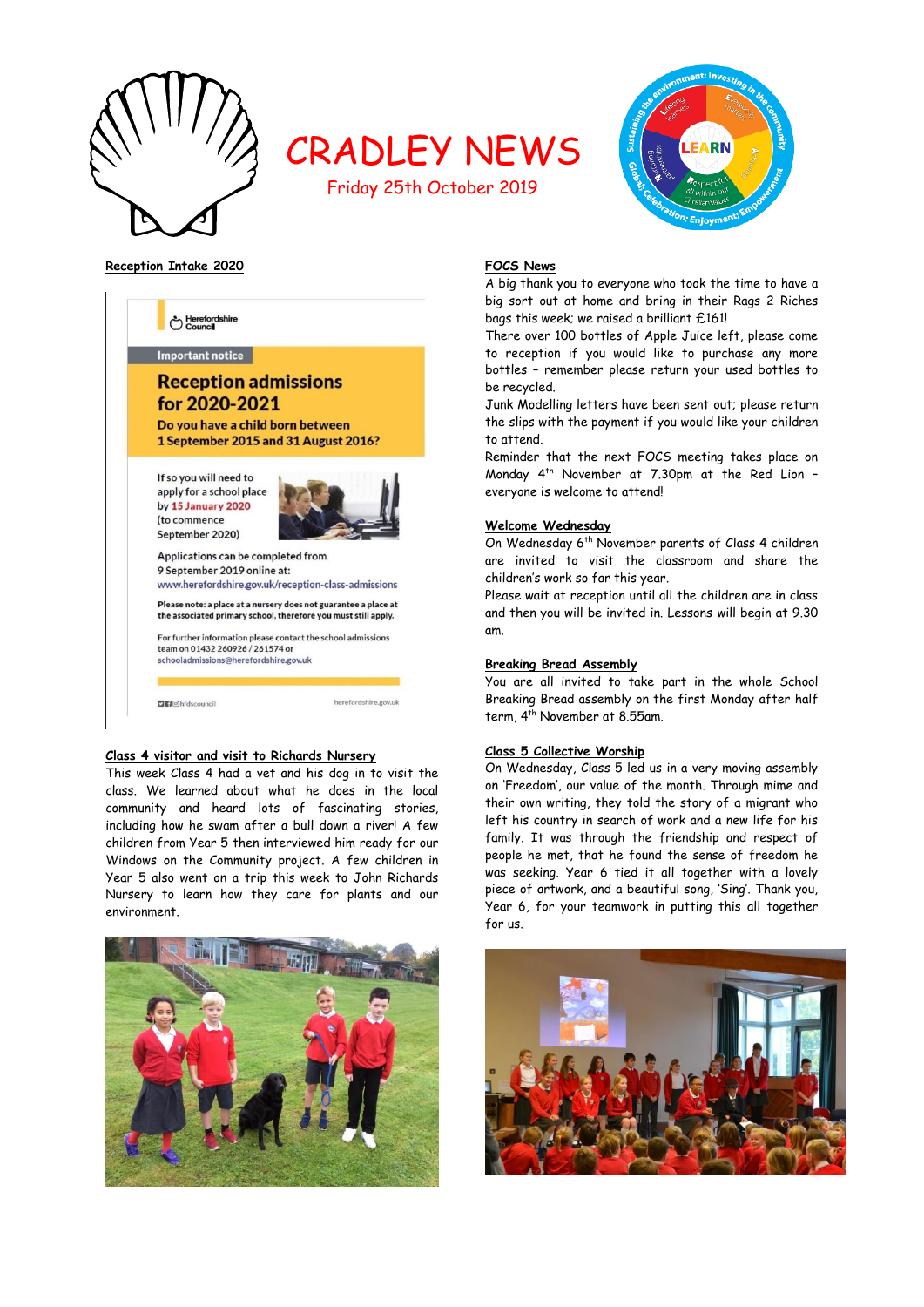



#### **Netball Match**

On Tuesday, the netball team played their first two matches of the season.

Our first match was against Eastnor Primary School in which we drew 5 all. Cleo narrowly missed a winning goal shooting from the very edge of the circle just as the game was ending! In the second match, we lost with the scores standing at 2-1 to Ashperton. So, with lots of brilliant interceptions from Isabella, and entertaining splits from Laura, a fine match.

Well done to all! Written by Cleo and Laura.



## **A message from the Governors**

The Governors met this week for the first full body governor meeting of the academic year. We have elected Lara Taylor to Co-chair alongside Eryl Copp. Claire Griffiths has been elected as Vice Chair. We welcomed 2 new Governors, Rosie Gale as a Staff Governor and Russ Shalofsky as our Local Authority Governor. Rosie used to be in the Civil Service and brings with her experience in HR, retention and risk management. Russ is a teacher trainer at Gloucester University.

We also appointed link governors to support each Class. Please feel free to talk to any of our governors, but the link governor will be available at the class assembly. They are:

Class 1- Claire Griffiths

Class 2 – Rosie Gale

Class 3 – Simon Batten

Class 4 – Anne-Marie Rocca

Class 5 – Lara Taylor

# **School Council Elections**

On Tuesday there was great excitement and anticipation as all the children voted for our new School Councillors. In an extremely close ballot, after careful counting of the secret votes, we welcome Harvey (sadly poorly and absent for the photograph), Neve, Sophia, Rory, Molly, Preston, Minnie, Kyle, Bella and Harley. A huge thank you to our previous Councillors; you will be a hard act to follow indeed!



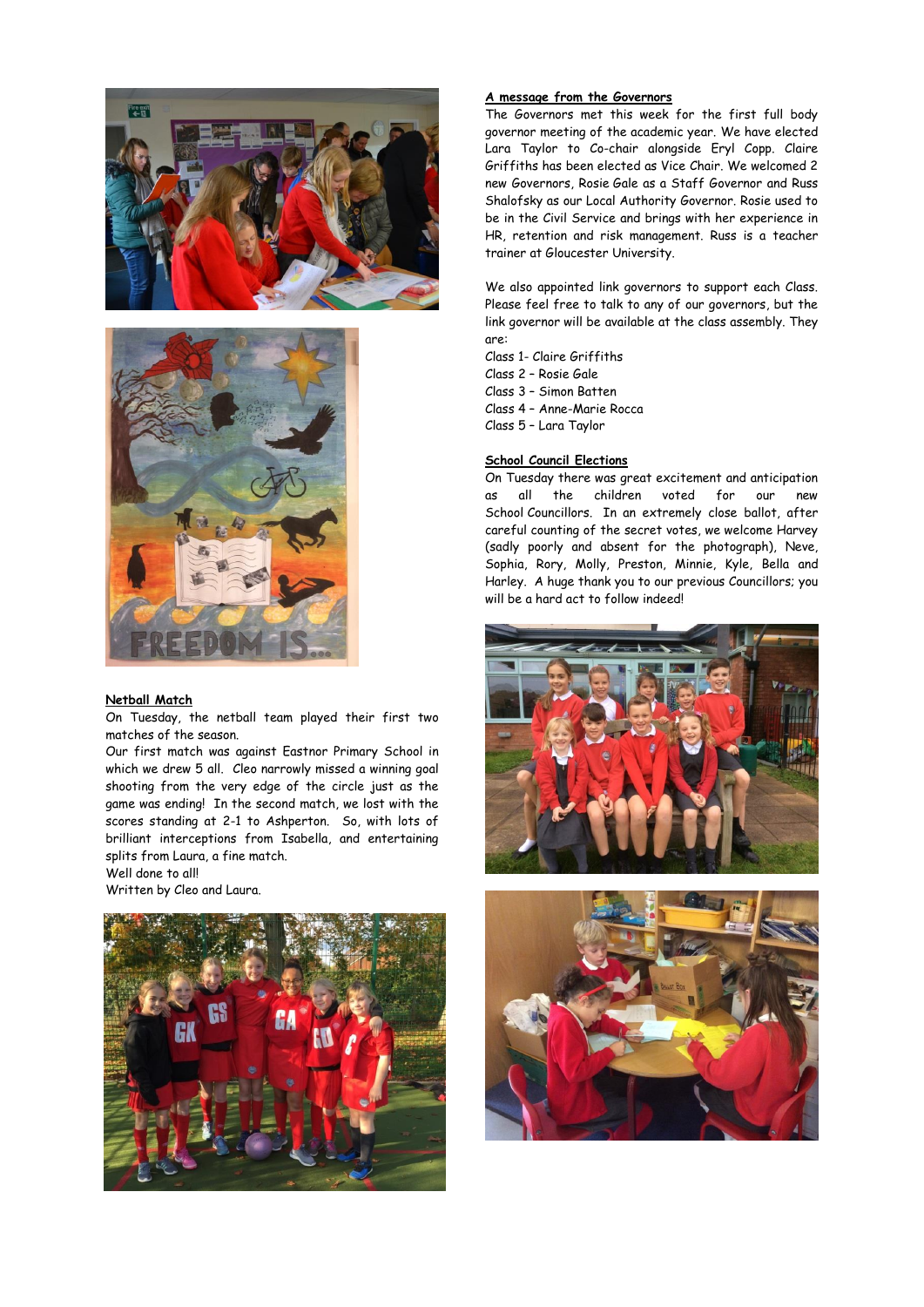# **Working Group**

We are looking at developing Vision for the school and what makes it distinctively Christian. We are having a meeting on Wednesday  $6^{th}$  November, at 3.30 pm, in school with the Diocesan education development officer to begin working on this. We need a group of parents, teachers and governors to work together to develop this and to see how we can embed it throughout the school. If you would like to be involved please let Mrs Jones know.

# **Personal items**

Please ensure that all your children's belongings are named - especially jumpers and water bottles. It is extremely difficult to return items to children if they are not labelled.

#### **Nursery**

This week in Nursery we have been busy exploring the story of the 'Ginger Bread Man' for our final week of traditional tales. On Monday we enjoyed our P.E session with Carol that involved us all taking it in turns to be the fox chasing the gingerbread. On Tuesday we gave our play house a little makeover as Rosie has kindly made us some curtains to go in there for the children. We have enjoyed collecting Autumn leaves this week and talking about the changes in the weather. Thursday was a super exciting day as we had the local village Toddler group come into Nursery for a party, it was great fun and we all thoroughly enjoyed ourselves. Friday we headed off to Forest School for our first fire all together.

#### **Teeny Tots**

We are a friendly local toddler group that meets in Storridge Village Hall and occasionally at Cradley Nursery. We welcome little ones from 0-5, accompanied and supervised by their parents/carers, to stay and play. We meet on Thursdays from 10:30-12, during term time, for a charge of £2 per family, which includes a craft activity, game, songs, snacks and drinks. Please come and join us!

#### **Value of the Month - FREEDOM**

"In Him and through faith in Him we may approach God with freedom and confidence." Ephesians 3:12 Chosen by Miss Evans

#### **Attendance**

Well done to Class 1 who've had 97.37% attendance since last week. They get to look after Alfie the Attendance Bear all next week. Please can we remind parents that late arrivals after the registers close at 8.55am count as a missed morning session and are included in attendance figures.

**Class 1 – 97.37% Class 2 – 97.14% Class 3 – 92.92% Class 4 – 95.67% Class 5 – 93.33% Whole School – 95.74%**

## **Head Teacher Award**

Zachary Lloyd for being independent Sofia Vaughan for being confident and for settling into School

# **Stars of the week**

#### **Nursery**

Ayvah Rankin for being helpful and kind

Poppy Duncan for being brave and confident

**Reception**

Hayden Jeffries for being positive, persistent and independent

Nicholas Hurley for being positive and proud

**Year 1** 

Harry Mifflin for telling the story of Tom Thumb so well Lois Mackay for her persistence in Maths

**Year 2**

Jack Yardley for working independently to create an atmospheric charcoal picture

Toby Gibbons for being reflective when writing our pirate story

**Year 3**

Chloe Bagnall for writing a super ending to our class story 'Cool'

Nelson Meager for consistently showing all of our learning behaviours in Maths

# **Year 4**

Isabella Kildare & Myleene Spiers for always working independently when asked

**Year 5**

Kyle Plant for persistence and independence in Maths Bryn Richards for welcoming us to his parents Nursery with co-operation and positivity

**Year 6**

All of Year 6 for their teamwork in leading Collective Worship this week

# **Dates for the Future**

**OCTOBER Friday 25th** Last day of half term

# **NOVEMBER**

**Monday 4th** New term begins Breaking Bread Assembly – everyone welcome Science week FOCS Meeting 7.30pm @ the Red Lion **Tuesday 5th** Yr 5/6 Football Match at Bosbury **Wednesday 6th** Class 4 Welcome Wednesday Science Mix up morning Mad Science show **Monday 11th** No netball club **Tuesday 12th November** Football at Bosbury Phonics evening **Wednesday 13th** Hockey Year 5/6 girls **Saturday 16th November** FOCS Junk Modelling